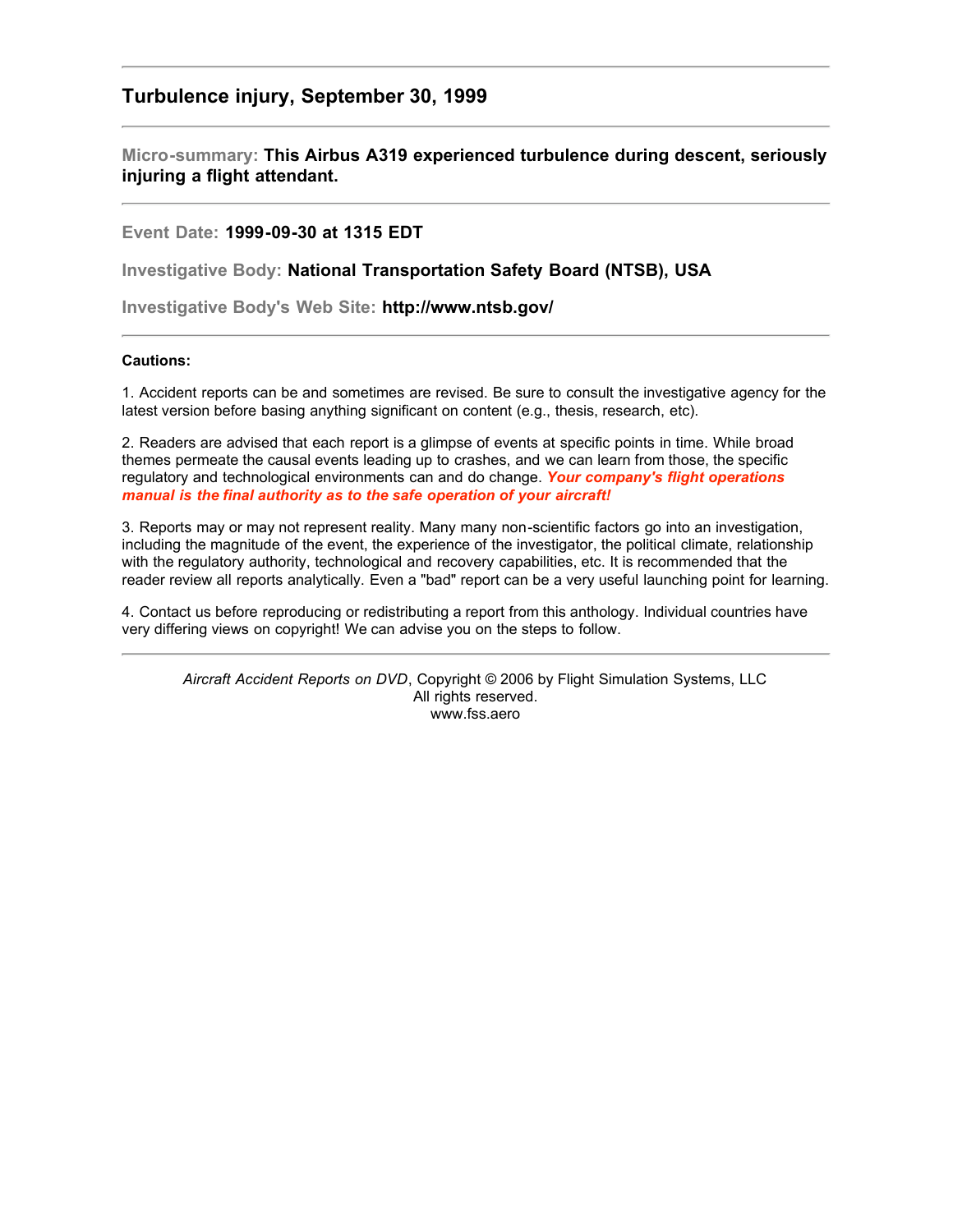| <b>FACTUAL REPORT</b><br>Most Critical Injury: Serious<br>Occurrence Date: 09/30/1999<br>ÁVIATIQN<br>Occurrence Type: Accident<br>Investigated By: NTSB<br>ETYBOP<br>Location/Time<br>Zip Code<br>Local Time<br>Time Zone<br><b>Nearest City/Place</b><br><b>State</b><br><b>NJ</b><br><b>SPARTA</b><br>07871<br>1315<br><b>EDT</b><br>Distance From Landing Facility:<br>Direction From Airport:<br>Airport Proximity: Unknown<br><b>Aircraft Information Summary</b><br>Aircraft Manufacturer<br>Model/Series<br>Type of Aircraft<br>Airbus Industrie<br>319-131<br>Airplane<br>Sightseeing Flight: No<br>Air Medical Transport Flight: No<br>Narrative<br>Brief narrative statement of facts, conditions and circumstances pertinent to the accident/incident:<br>On September 30, 1999, about 1315 Eastern Daylight Time, an Airbus A319-131, N821UA, operated by<br>United Airlines as flight 1509, encountered turbulence over Sparta, New Jersey. The airplane was<br>Two flight crew members, 2 flight attendants, and 40 passengers were not injured;<br>not damaged.<br>however, a third flight attendant sustained a serious neck injury.<br>Visual meteorological<br>conditions prevailed, and an instrument flight rules flight plan had been filed for the scheduled<br>passenger flight that departed Boston International Airport (BOS), Boston, Massachusetts, at 1205.<br>The flight was conducted under 14 CFR Part 121 and was destined for Dulles International Airport<br>(IAD), Dulles, Virginia.<br>The captain reported light chop to occasional light turbulence at flight level 310 en route to IAD.<br>About 15 minutes from IAD, a flight attendant notified the captain that another flight attendant<br>had been thrown against door 2L and became unconscious.<br>After a few minutes, she regained<br>consciousness and was administered oxygen by a third flight attendant. The captain declared a<br>medical emergency and requested that paramedics meet the flight upon landing at IAD. According to<br>the captain, no significant weather was forecast for the flight.<br>According to the injured flight attendant, the seat belt sign was "on", but no announcement had<br>been made for the flight attendants to be seated. Two of the flight attendants had returned to<br>their seats and the injured flight attendant was locking a cart in the galley when she "felt a<br>she was proceeding to her seat, the airplane encountered another "bump" and she was<br>bump."<br>Αs<br>thrown against the assist handle on the 2L door. She fell to the floor and became unconscious for<br>about 2 minutes.<br>The other two flight attendants provided her with oxygen and placed blankets<br>The injured flight attendant remained in the same position on the floor until the<br>under her head.<br>flight landed.<br>After landing, the injured flight attendant was transported by helicopter to a<br>local hospital.<br>According to a United Airlines representative, the flight attendant suffered from a herniated C-6<br>She remained in the local hospital for 5 days, and was then transported to a different<br>disk.<br>hospital for surgery to repair the disk.<br>Weather reports indicated no forecasted turbulence along the route of flight. At flight level 310,<br>winds were from the west/southwest at 50-70 knots. No significant vertical or horizontal wind<br>shear was forecast at that altitude, and pilot reports for the area indicated no turbulence at<br>cruise levels.<br>FACTUAL REPORT - AVIATION<br>Page 1 | <b>National Transportation Safety Board</b> |  |  | NTSB ID: NYC99LA240 |  | Aircraft Registration Number: N821UA |  |  |  |  |  |  |
|-------------------------------------------------------------------------------------------------------------------------------------------------------------------------------------------------------------------------------------------------------------------------------------------------------------------------------------------------------------------------------------------------------------------------------------------------------------------------------------------------------------------------------------------------------------------------------------------------------------------------------------------------------------------------------------------------------------------------------------------------------------------------------------------------------------------------------------------------------------------------------------------------------------------------------------------------------------------------------------------------------------------------------------------------------------------------------------------------------------------------------------------------------------------------------------------------------------------------------------------------------------------------------------------------------------------------------------------------------------------------------------------------------------------------------------------------------------------------------------------------------------------------------------------------------------------------------------------------------------------------------------------------------------------------------------------------------------------------------------------------------------------------------------------------------------------------------------------------------------------------------------------------------------------------------------------------------------------------------------------------------------------------------------------------------------------------------------------------------------------------------------------------------------------------------------------------------------------------------------------------------------------------------------------------------------------------------------------------------------------------------------------------------------------------------------------------------------------------------------------------------------------------------------------------------------------------------------------------------------------------------------------------------------------------------------------------------------------------------------------------------------------------------------------------------------------------------------------------------------------------------------------------------------------------------------------------------------------------------------------------------------------------------------------------------------------------------------------------------------------------------------------------------------------------------------------------------------------------------------------------------------------------------------------------------------------------------------------------------------------------------------------------------------------------------------------------------------------------------------------------------------------------------------------------------------------------------------------|---------------------------------------------|--|--|---------------------|--|--------------------------------------|--|--|--|--|--|--|
|                                                                                                                                                                                                                                                                                                                                                                                                                                                                                                                                                                                                                                                                                                                                                                                                                                                                                                                                                                                                                                                                                                                                                                                                                                                                                                                                                                                                                                                                                                                                                                                                                                                                                                                                                                                                                                                                                                                                                                                                                                                                                                                                                                                                                                                                                                                                                                                                                                                                                                                                                                                                                                                                                                                                                                                                                                                                                                                                                                                                                                                                                                                                                                                                                                                                                                                                                                                                                                                                                                                                                                                           |                                             |  |  |                     |  |                                      |  |  |  |  |  |  |
|                                                                                                                                                                                                                                                                                                                                                                                                                                                                                                                                                                                                                                                                                                                                                                                                                                                                                                                                                                                                                                                                                                                                                                                                                                                                                                                                                                                                                                                                                                                                                                                                                                                                                                                                                                                                                                                                                                                                                                                                                                                                                                                                                                                                                                                                                                                                                                                                                                                                                                                                                                                                                                                                                                                                                                                                                                                                                                                                                                                                                                                                                                                                                                                                                                                                                                                                                                                                                                                                                                                                                                                           |                                             |  |  |                     |  |                                      |  |  |  |  |  |  |
|                                                                                                                                                                                                                                                                                                                                                                                                                                                                                                                                                                                                                                                                                                                                                                                                                                                                                                                                                                                                                                                                                                                                                                                                                                                                                                                                                                                                                                                                                                                                                                                                                                                                                                                                                                                                                                                                                                                                                                                                                                                                                                                                                                                                                                                                                                                                                                                                                                                                                                                                                                                                                                                                                                                                                                                                                                                                                                                                                                                                                                                                                                                                                                                                                                                                                                                                                                                                                                                                                                                                                                                           |                                             |  |  |                     |  |                                      |  |  |  |  |  |  |
|                                                                                                                                                                                                                                                                                                                                                                                                                                                                                                                                                                                                                                                                                                                                                                                                                                                                                                                                                                                                                                                                                                                                                                                                                                                                                                                                                                                                                                                                                                                                                                                                                                                                                                                                                                                                                                                                                                                                                                                                                                                                                                                                                                                                                                                                                                                                                                                                                                                                                                                                                                                                                                                                                                                                                                                                                                                                                                                                                                                                                                                                                                                                                                                                                                                                                                                                                                                                                                                                                                                                                                                           |                                             |  |  |                     |  |                                      |  |  |  |  |  |  |
|                                                                                                                                                                                                                                                                                                                                                                                                                                                                                                                                                                                                                                                                                                                                                                                                                                                                                                                                                                                                                                                                                                                                                                                                                                                                                                                                                                                                                                                                                                                                                                                                                                                                                                                                                                                                                                                                                                                                                                                                                                                                                                                                                                                                                                                                                                                                                                                                                                                                                                                                                                                                                                                                                                                                                                                                                                                                                                                                                                                                                                                                                                                                                                                                                                                                                                                                                                                                                                                                                                                                                                                           |                                             |  |  |                     |  |                                      |  |  |  |  |  |  |
|                                                                                                                                                                                                                                                                                                                                                                                                                                                                                                                                                                                                                                                                                                                                                                                                                                                                                                                                                                                                                                                                                                                                                                                                                                                                                                                                                                                                                                                                                                                                                                                                                                                                                                                                                                                                                                                                                                                                                                                                                                                                                                                                                                                                                                                                                                                                                                                                                                                                                                                                                                                                                                                                                                                                                                                                                                                                                                                                                                                                                                                                                                                                                                                                                                                                                                                                                                                                                                                                                                                                                                                           |                                             |  |  |                     |  |                                      |  |  |  |  |  |  |
|                                                                                                                                                                                                                                                                                                                                                                                                                                                                                                                                                                                                                                                                                                                                                                                                                                                                                                                                                                                                                                                                                                                                                                                                                                                                                                                                                                                                                                                                                                                                                                                                                                                                                                                                                                                                                                                                                                                                                                                                                                                                                                                                                                                                                                                                                                                                                                                                                                                                                                                                                                                                                                                                                                                                                                                                                                                                                                                                                                                                                                                                                                                                                                                                                                                                                                                                                                                                                                                                                                                                                                                           |                                             |  |  |                     |  |                                      |  |  |  |  |  |  |
|                                                                                                                                                                                                                                                                                                                                                                                                                                                                                                                                                                                                                                                                                                                                                                                                                                                                                                                                                                                                                                                                                                                                                                                                                                                                                                                                                                                                                                                                                                                                                                                                                                                                                                                                                                                                                                                                                                                                                                                                                                                                                                                                                                                                                                                                                                                                                                                                                                                                                                                                                                                                                                                                                                                                                                                                                                                                                                                                                                                                                                                                                                                                                                                                                                                                                                                                                                                                                                                                                                                                                                                           |                                             |  |  |                     |  |                                      |  |  |  |  |  |  |
|                                                                                                                                                                                                                                                                                                                                                                                                                                                                                                                                                                                                                                                                                                                                                                                                                                                                                                                                                                                                                                                                                                                                                                                                                                                                                                                                                                                                                                                                                                                                                                                                                                                                                                                                                                                                                                                                                                                                                                                                                                                                                                                                                                                                                                                                                                                                                                                                                                                                                                                                                                                                                                                                                                                                                                                                                                                                                                                                                                                                                                                                                                                                                                                                                                                                                                                                                                                                                                                                                                                                                                                           |                                             |  |  |                     |  |                                      |  |  |  |  |  |  |
|                                                                                                                                                                                                                                                                                                                                                                                                                                                                                                                                                                                                                                                                                                                                                                                                                                                                                                                                                                                                                                                                                                                                                                                                                                                                                                                                                                                                                                                                                                                                                                                                                                                                                                                                                                                                                                                                                                                                                                                                                                                                                                                                                                                                                                                                                                                                                                                                                                                                                                                                                                                                                                                                                                                                                                                                                                                                                                                                                                                                                                                                                                                                                                                                                                                                                                                                                                                                                                                                                                                                                                                           |                                             |  |  |                     |  |                                      |  |  |  |  |  |  |
|                                                                                                                                                                                                                                                                                                                                                                                                                                                                                                                                                                                                                                                                                                                                                                                                                                                                                                                                                                                                                                                                                                                                                                                                                                                                                                                                                                                                                                                                                                                                                                                                                                                                                                                                                                                                                                                                                                                                                                                                                                                                                                                                                                                                                                                                                                                                                                                                                                                                                                                                                                                                                                                                                                                                                                                                                                                                                                                                                                                                                                                                                                                                                                                                                                                                                                                                                                                                                                                                                                                                                                                           |                                             |  |  |                     |  |                                      |  |  |  |  |  |  |
|                                                                                                                                                                                                                                                                                                                                                                                                                                                                                                                                                                                                                                                                                                                                                                                                                                                                                                                                                                                                                                                                                                                                                                                                                                                                                                                                                                                                                                                                                                                                                                                                                                                                                                                                                                                                                                                                                                                                                                                                                                                                                                                                                                                                                                                                                                                                                                                                                                                                                                                                                                                                                                                                                                                                                                                                                                                                                                                                                                                                                                                                                                                                                                                                                                                                                                                                                                                                                                                                                                                                                                                           |                                             |  |  |                     |  |                                      |  |  |  |  |  |  |
|                                                                                                                                                                                                                                                                                                                                                                                                                                                                                                                                                                                                                                                                                                                                                                                                                                                                                                                                                                                                                                                                                                                                                                                                                                                                                                                                                                                                                                                                                                                                                                                                                                                                                                                                                                                                                                                                                                                                                                                                                                                                                                                                                                                                                                                                                                                                                                                                                                                                                                                                                                                                                                                                                                                                                                                                                                                                                                                                                                                                                                                                                                                                                                                                                                                                                                                                                                                                                                                                                                                                                                                           |                                             |  |  |                     |  |                                      |  |  |  |  |  |  |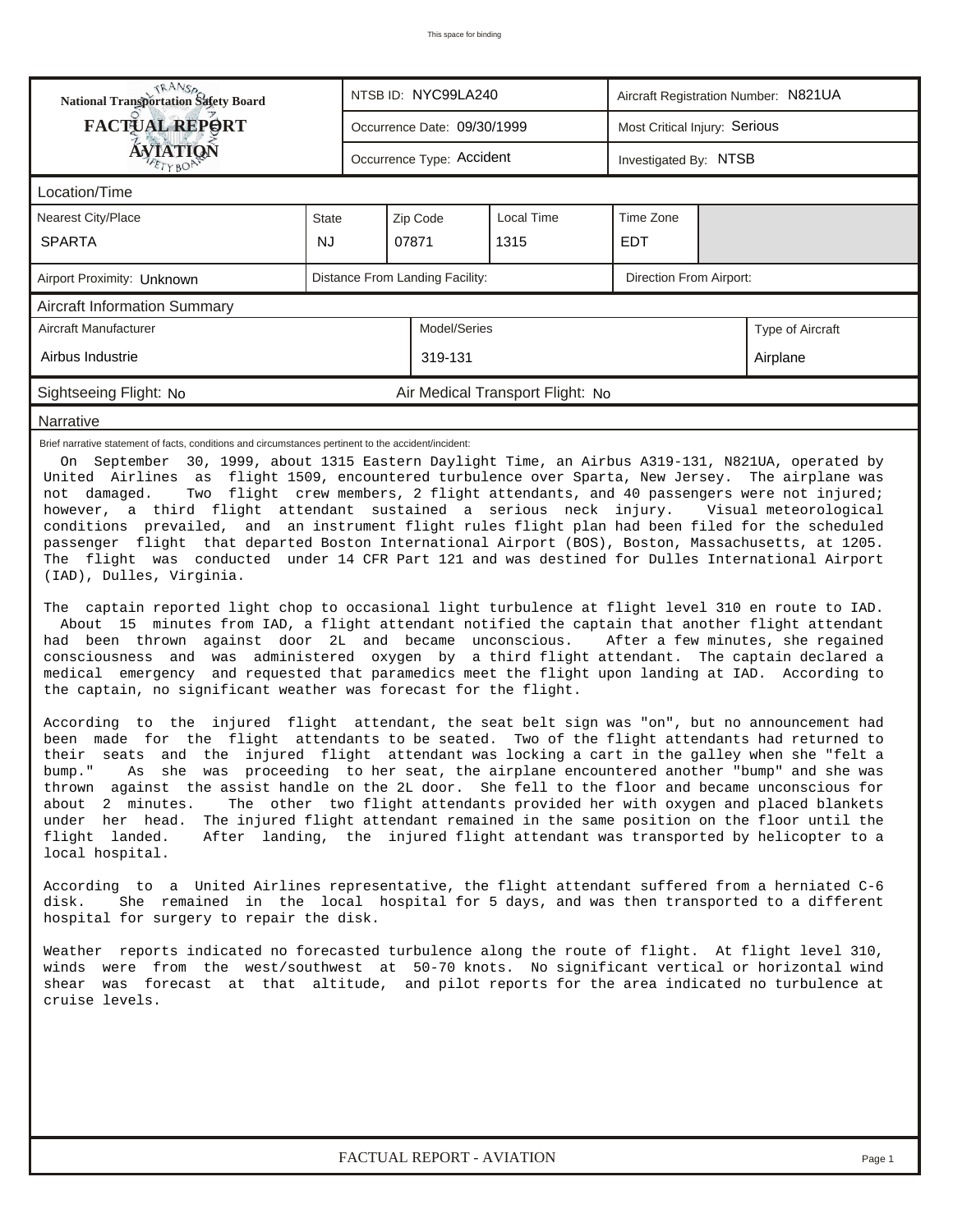| <b>National Transportation Safety Board</b>                             |                                                              | NTSB ID: NYC99LA240         |  |                                                                         |                                                                    |  |  |                              |  |       |                      |                     |  |
|-------------------------------------------------------------------------|--------------------------------------------------------------|-----------------------------|--|-------------------------------------------------------------------------|--------------------------------------------------------------------|--|--|------------------------------|--|-------|----------------------|---------------------|--|
| FACTUAL REPORT                                                          |                                                              | Occurrence Date: 09/30/1999 |  |                                                                         |                                                                    |  |  |                              |  |       |                      |                     |  |
| <b>AVIATION</b>                                                         |                                                              | Occurrence Type: Accident   |  |                                                                         |                                                                    |  |  |                              |  |       |                      |                     |  |
| Landing Facility/Approach Information                                   |                                                              |                             |  |                                                                         |                                                                    |  |  |                              |  |       |                      |                     |  |
| <b>Airport Name</b>                                                     |                                                              |                             |  | Runway Used<br>Runway Length<br>Airport ID:<br><b>Airport Elevation</b> |                                                                    |  |  |                              |  |       |                      | Runway Width        |  |
|                                                                         |                                                              |                             |  | 0<br>Ft. MSL                                                            |                                                                    |  |  |                              |  |       |                      |                     |  |
| Runway Surface Type:                                                    |                                                              |                             |  |                                                                         |                                                                    |  |  |                              |  |       |                      |                     |  |
| Runway Surface Condition:                                               |                                                              |                             |  |                                                                         |                                                                    |  |  |                              |  |       |                      |                     |  |
| Type Instrument Approach:                                               |                                                              |                             |  |                                                                         |                                                                    |  |  |                              |  |       |                      |                     |  |
| VFR Approach/Landing:                                                   |                                                              |                             |  |                                                                         |                                                                    |  |  |                              |  |       |                      |                     |  |
| Aircraft Information                                                    |                                                              |                             |  |                                                                         |                                                                    |  |  |                              |  |       |                      |                     |  |
| Aircraft Manufacturer<br>Airbus Industrie                               |                                                              |                             |  | Model/Series<br>319-131                                                 |                                                                    |  |  |                              |  | 944   | Serial Number        |                     |  |
| Airworthiness Certificate(s): Transport                                 |                                                              |                             |  |                                                                         |                                                                    |  |  |                              |  |       |                      |                     |  |
| Landing Gear Type: Retractable - Tricycle                               |                                                              |                             |  |                                                                         |                                                                    |  |  |                              |  |       |                      |                     |  |
| Homebuilt Aircraft? No                                                  | Number of Seats: 131                                         |                             |  |                                                                         | Certified Max Gross Wt.                                            |  |  | 155200 LBS                   |  |       | Number of Engines: 2 |                     |  |
| Engine Type:<br>Turbo Fan                                               |                                                              |                             |  |                                                                         | Engine Manufacturer:<br>Model/Series:<br>Int'l Aero En<br>V2522-A5 |  |  |                              |  |       | Rated Power:         |                     |  |
| - Aircraft Inspection Information                                       |                                                              |                             |  |                                                                         |                                                                    |  |  |                              |  |       |                      |                     |  |
| Type of Last Inspection                                                 |                                                              |                             |  |                                                                         | Date of Last Inspection                                            |  |  | Time Since Last Inspection   |  |       |                      | Airframe Total Time |  |
| Unknown                                                                 |                                                              |                             |  |                                                                         |                                                                    |  |  |                              |  | Hours |                      | Hours               |  |
| - Emergency Locator Transmitter (ELT) Information                       |                                                              |                             |  |                                                                         |                                                                    |  |  |                              |  |       |                      |                     |  |
| ELT Installed?                                                          | <b>ELT Operated?</b><br>ELT Aided in Locating Accident Site? |                             |  |                                                                         |                                                                    |  |  |                              |  |       |                      |                     |  |
| Owner/Operator Information                                              |                                                              |                             |  |                                                                         |                                                                    |  |  |                              |  |       |                      |                     |  |
| Registered Aircraft Owner                                               |                                                              |                             |  | <b>Street Address</b>                                                   | BOX 66100                                                          |  |  |                              |  |       |                      |                     |  |
| <b>UNITED AIRLINES</b>                                                  |                                                              |                             |  |                                                                         | State<br>City<br><b>CHICAGO</b><br>IL                              |  |  |                              |  |       |                      | Zip Code<br>60666   |  |
|                                                                         |                                                              |                             |  | <b>Street Address</b>                                                   |                                                                    |  |  |                              |  |       |                      |                     |  |
| Operator of Aircraft                                                    |                                                              |                             |  |                                                                         |                                                                    |  |  | Same as Reg'd Aircraft Owner |  |       |                      |                     |  |
| Same as Reg'd Aircraft Owner                                            |                                                              |                             |  |                                                                         | <b>State</b><br>City                                               |  |  |                              |  |       | Zip Code             |                     |  |
| Operator Designator Code: UALA<br><b>Operator Does Business As:</b>     |                                                              |                             |  |                                                                         |                                                                    |  |  |                              |  |       |                      |                     |  |
| - Type of U.S. Certificate(s) Held:                                     |                                                              |                             |  |                                                                         |                                                                    |  |  |                              |  |       |                      |                     |  |
| Air Carrier Operating Certificate(s): Flag Carrier/Domestic             |                                                              |                             |  |                                                                         |                                                                    |  |  |                              |  |       |                      |                     |  |
| Operating Certificate:                                                  |                                                              |                             |  |                                                                         | Operator Certificate:                                              |  |  |                              |  |       |                      |                     |  |
| Regulation Flight Conducted Under: Part 121: Air Carrier                |                                                              |                             |  |                                                                         |                                                                    |  |  |                              |  |       |                      |                     |  |
| Type of Flight Operation Conducted: Scheduled; Domestic; Passenger Only |                                                              |                             |  |                                                                         |                                                                    |  |  |                              |  |       |                      |                     |  |
| FACTUAL REPORT - AVIATION<br>Page 2                                     |                                                              |                             |  |                                                                         |                                                                    |  |  |                              |  |       |                      |                     |  |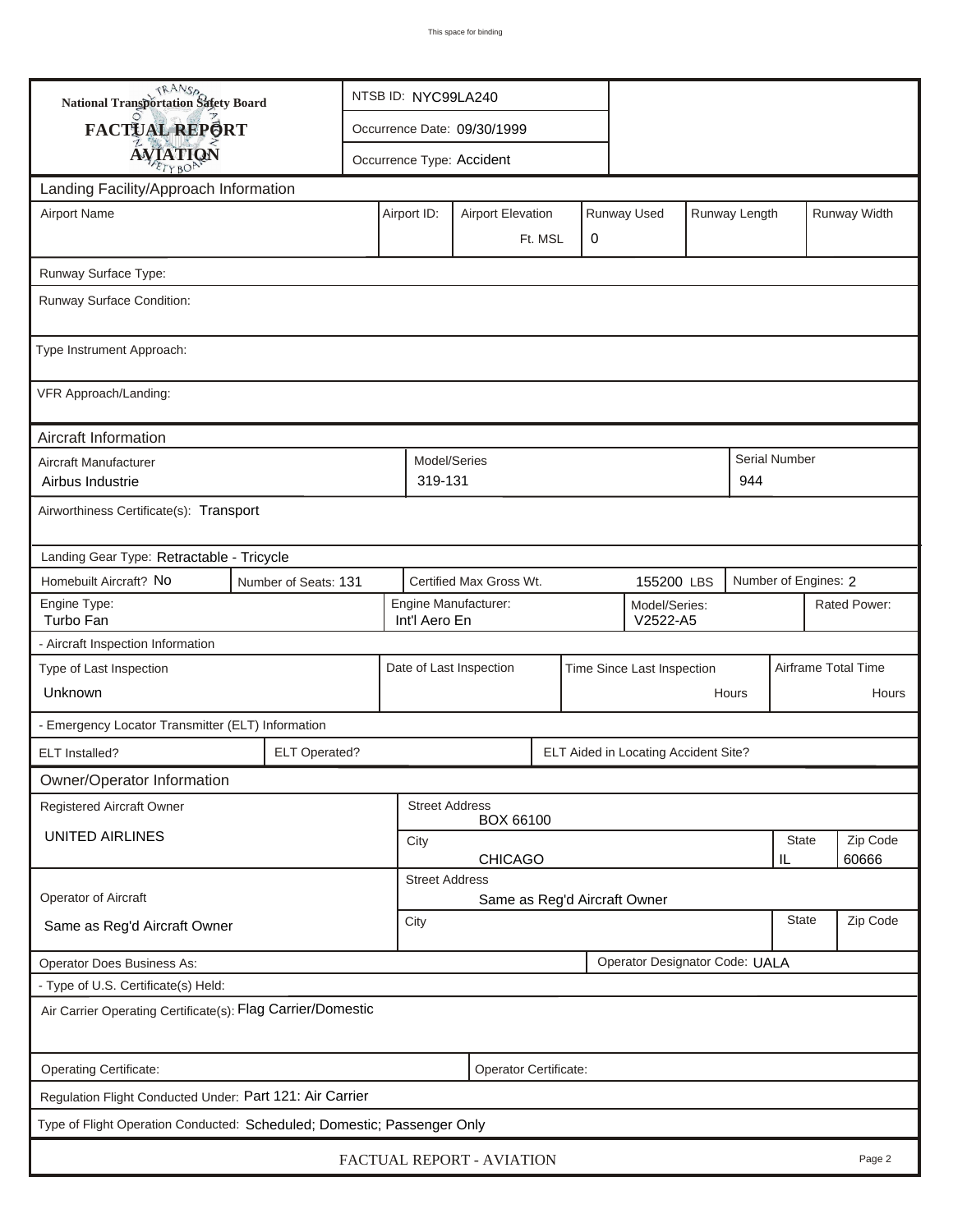|                                                                                                      | <b>National Transportation Safety Board</b><br>NTSB ID: NYC99LA240 |                        |                                                      |                           |  |              |        |                                        |           |      |                                    |  |                     |
|------------------------------------------------------------------------------------------------------|--------------------------------------------------------------------|------------------------|------------------------------------------------------|---------------------------|--|--------------|--------|----------------------------------------|-----------|------|------------------------------------|--|---------------------|
| FACTUAL REPORT                                                                                       |                                                                    |                        | Occurrence Date: 09/30/1999                          |                           |  |              |        |                                        |           |      |                                    |  |                     |
|                                                                                                      |                                                                    |                        |                                                      | Occurrence Type: Accident |  |              |        |                                        |           |      |                                    |  |                     |
| <b>AVIATION</b>                                                                                      |                                                                    |                        |                                                      |                           |  |              |        |                                        |           |      |                                    |  |                     |
| <b>First Pilot Information</b>                                                                       |                                                                    |                        |                                                      |                           |  |              |        |                                        |           |      | Date of Birth                      |  |                     |
| Name                                                                                                 | <b>State</b><br>City                                               |                        |                                                      |                           |  |              |        |                                        |           |      |                                    |  | Age                 |
| On File                                                                                              | On File<br>On File<br>On File                                      |                        |                                                      |                           |  |              |        |                                        |           |      |                                    |  | 57                  |
| Principal Profession: Civilian Pilot<br>Certificate Number: On File<br>Seat Occupied: Left<br>Sex: M |                                                                    |                        |                                                      |                           |  |              |        |                                        |           |      |                                    |  |                     |
| Airline Transport; Flight Engineer<br>Certificate(s):                                                |                                                                    |                        |                                                      |                           |  |              |        |                                        |           |      |                                    |  |                     |
| Airplane Rating(s):<br>Multi-engine Land; Single-engine Land                                         |                                                                    |                        |                                                      |                           |  |              |        |                                        |           |      |                                    |  |                     |
| Rotorcraft/Glider/LTA: None                                                                          |                                                                    |                        |                                                      |                           |  |              |        |                                        |           |      |                                    |  |                     |
| Instrument Rating(s): Airplane                                                                       |                                                                    |                        |                                                      |                           |  |              |        |                                        |           |      |                                    |  |                     |
| None<br>Instructor Rating(s):                                                                        |                                                                    |                        |                                                      |                           |  |              |        |                                        |           |      |                                    |  |                     |
| Type Rating/Endorsement for Accident/Incident Aircraft?                                              |                                                                    |                        |                                                      |                           |  |              |        | <b>Current Biennial Flight Review?</b> |           |      |                                    |  |                     |
| Medical Cert.: Class 1                                                                               |                                                                    |                        | Medical Cert. Status: Valid Medical--no waivers/lim. |                           |  |              |        |                                        |           |      | Date of Last Medical Exam: 08/1999 |  |                     |
|                                                                                                      |                                                                    |                        |                                                      |                           |  |              |        |                                        |           |      |                                    |  |                     |
| - Flight Time Matrix                                                                                 | All A/C                                                            | This Make<br>and Model | Airplane<br>Single Engine                            | Airplane<br>Mult-Engine   |  | Night        | Actual | Instrument                             | Simulated |      | Glider<br>Rotorcraft               |  | Lighter<br>Than Air |
| <b>Total Time</b>                                                                                    | 11244                                                              | 3129                   |                                                      | 11244                     |  |              |        |                                        |           |      |                                    |  |                     |
| Pilot In Command(PIC)                                                                                | 3129                                                               | 3129                   |                                                      | 3129                      |  |              |        |                                        |           |      |                                    |  |                     |
| Instructor                                                                                           |                                                                    |                        |                                                      |                           |  |              |        |                                        |           |      |                                    |  |                     |
| Last 90 Days<br>Last 30 Days                                                                         | 163<br>45                                                          | 163<br>45              |                                                      | 163<br>45                 |  |              |        |                                        |           |      |                                    |  |                     |
| Last 24 Hours                                                                                        | 5                                                                  | 5                      |                                                      | 5                         |  |              |        |                                        |           |      |                                    |  |                     |
| Seatbelt Used? Yes                                                                                   |                                                                    |                        | Shoulder Harness Used? Yes                           |                           |  |              |        | Toxicology Performed? No               |           |      | Second Pilot? Yes                  |  |                     |
|                                                                                                      |                                                                    |                        |                                                      |                           |  |              |        |                                        |           |      |                                    |  |                     |
| Flight Plan/Itinerary                                                                                |                                                                    |                        |                                                      |                           |  |              |        |                                        |           |      |                                    |  |                     |
| Type of Flight Plan Filed: IFR                                                                       |                                                                    |                        |                                                      |                           |  |              |        |                                        |           |      |                                    |  |                     |
| Departure Point                                                                                      |                                                                    |                        |                                                      |                           |  | <b>State</b> |        | Airport Identifier                     |           |      | Departure Time                     |  | Time Zone           |
| <b>BOSTON</b>                                                                                        |                                                                    |                        |                                                      |                           |  | MA           |        | <b>BOS</b>                             |           | 1205 |                                    |  | <b>EDT</b>          |
| Destination                                                                                          |                                                                    |                        |                                                      |                           |  |              |        |                                        |           |      |                                    |  |                     |
| <b>DULLES</b>                                                                                        | Airport Identifier<br>State<br>VA<br><b>IAD</b>                    |                        |                                                      |                           |  |              |        |                                        |           |      |                                    |  |                     |
| Type of Clearance: IFR                                                                               |                                                                    |                        |                                                      |                           |  |              |        |                                        |           |      |                                    |  |                     |
| Class A<br>Type of Airspace:                                                                         |                                                                    |                        |                                                      |                           |  |              |        |                                        |           |      |                                    |  |                     |
| <b>Weather Information</b>                                                                           |                                                                    |                        |                                                      |                           |  |              |        |                                        |           |      |                                    |  |                     |
| Source of Briefing:<br>Company                                                                       |                                                                    |                        |                                                      |                           |  |              |        |                                        |           |      |                                    |  |                     |
| Method of Briefing:                                                                                  |                                                                    |                        |                                                      |                           |  |              |        |                                        |           |      |                                    |  |                     |
| FACTUAL REPORT - AVIATION<br>Page 3                                                                  |                                                                    |                        |                                                      |                           |  |              |        |                                        |           |      |                                    |  |                     |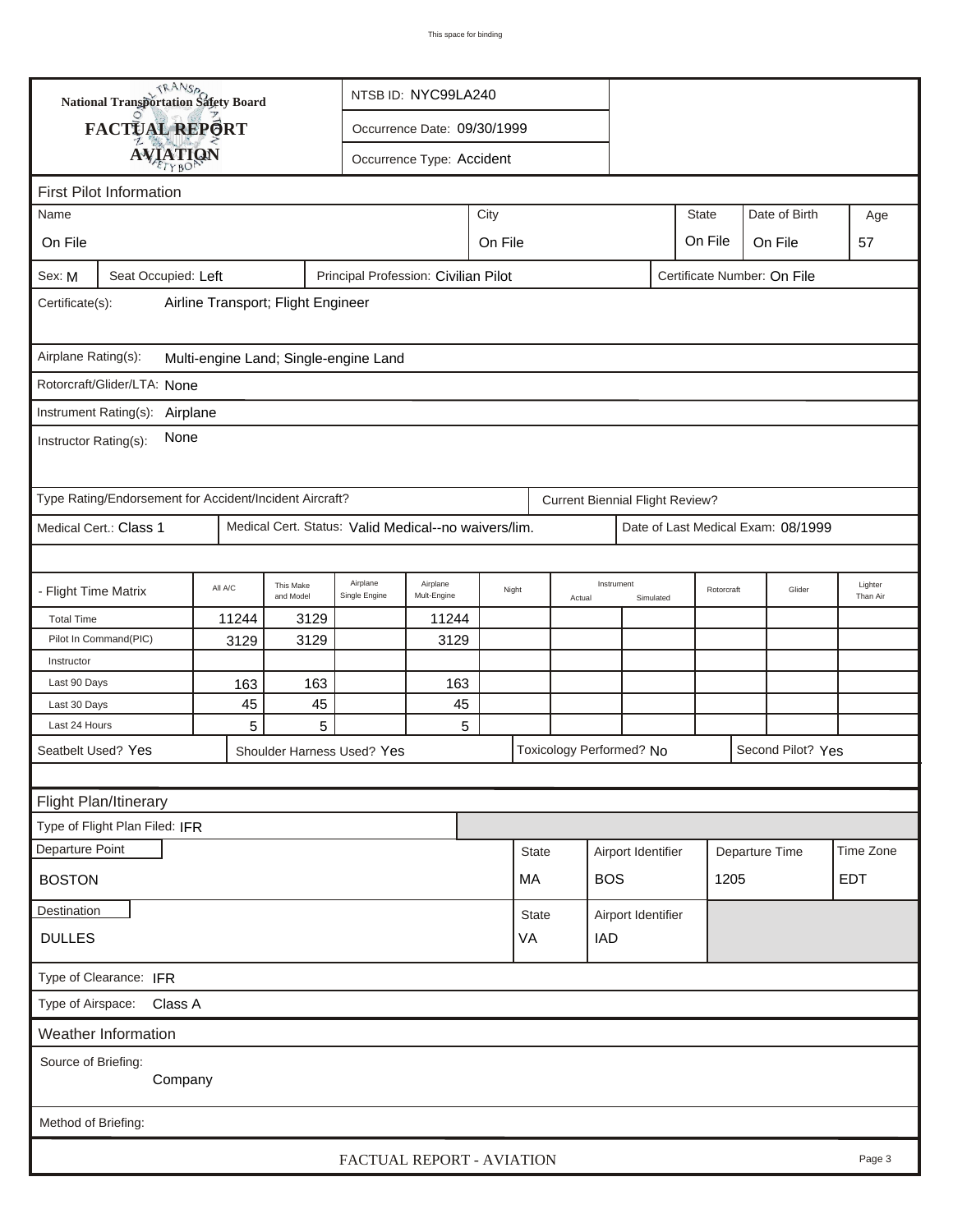| <b>National Transportation Safety Board</b>                                 |                                                                                                 | NTSB ID: NYC99LA240         |                     |                           |                     |                                     |    |                                                       |                            |                   |                              |     |
|-----------------------------------------------------------------------------|-------------------------------------------------------------------------------------------------|-----------------------------|---------------------|---------------------------|---------------------|-------------------------------------|----|-------------------------------------------------------|----------------------------|-------------------|------------------------------|-----|
|                                                                             | FACTUAL REPORT                                                                                  | Occurrence Date: 09/30/1999 |                     |                           |                     |                                     |    |                                                       |                            |                   |                              |     |
|                                                                             | <b>AVIATION</b>                                                                                 |                             |                     | Occurrence Type: Accident |                     |                                     |    |                                                       |                            |                   |                              |     |
| Weather Information                                                         |                                                                                                 |                             |                     |                           |                     |                                     |    |                                                       |                            |                   |                              |     |
| WOF ID                                                                      | <b>Observation Time</b><br>Time Zone<br><b>WOF Elevation</b><br>WOF Distance From Accident Site |                             |                     |                           |                     |                                     |    |                                                       |                            |                   | Direction From Accident Site |     |
|                                                                             |                                                                                                 |                             |                     |                           |                     |                                     |    |                                                       |                            |                   |                              |     |
| <b>PHL</b>                                                                  | 1254                                                                                            | <b>EDT</b>                  |                     | 22 Ft. MSL                |                     |                                     |    | <b>40 NM</b>                                          |                            |                   | 180 Deg. Mag.                |     |
| Sky/Lowest Cloud Condition: Unknown<br>0 Ft. AGL<br>Condition of Light: Day |                                                                                                 |                             |                     |                           |                     |                                     |    |                                                       |                            |                   |                              |     |
|                                                                             | Lowest Ceiling: None                                                                            |                             |                     | 0 Ft. AGL                 | Visibility:         |                                     | 10 | <b>SM</b>                                             | Altimeter:<br>29.00<br>"Hg |                   |                              |     |
| Temperature:                                                                | 21 °C                                                                                           | Dew Point:                  | 10 °C               |                           | Wind Direction: 300 |                                     |    |                                                       |                            | Density Altitude: |                              | Ft. |
| Wind Speed: 16                                                              |                                                                                                 | Gusts: 19                   |                     |                           |                     |                                     |    | Weather Condtions at Accident Site: Visual Conditions |                            |                   |                              |     |
| Visibility (RVR):                                                           | 0<br>Ft.                                                                                        | Visibility (RVV)            | $\mathbf 0$         | <b>SM</b>                 |                     | Intensity of Precipitation: Unknown |    |                                                       |                            |                   |                              |     |
|                                                                             | Restrictions to Visibility: None                                                                |                             |                     |                           |                     |                                     |    |                                                       |                            |                   |                              |     |
|                                                                             |                                                                                                 |                             |                     |                           |                     |                                     |    |                                                       |                            |                   |                              |     |
| Type of Precipitation:                                                      | None                                                                                            |                             |                     |                           |                     |                                     |    |                                                       |                            |                   |                              |     |
|                                                                             |                                                                                                 |                             |                     |                           |                     |                                     |    |                                                       |                            |                   |                              |     |
|                                                                             | <b>Accident Information</b>                                                                     |                             |                     |                           |                     |                                     |    |                                                       |                            |                   |                              |     |
|                                                                             | Aircraft Damage: None                                                                           |                             | Aircraft Fire: None |                           |                     |                                     |    | Aircraft Explosion None                               |                            |                   |                              |     |
| Classification: U.S. Registered/U.S. Soil                                   |                                                                                                 |                             |                     |                           |                     |                                     |    |                                                       |                            |                   |                              |     |
|                                                                             | - Injury Summary Matrix                                                                         | Fatal                       | Serious<br>Minor    |                           | None                | <b>TOTAL</b>                        |    |                                                       |                            |                   |                              |     |
| <b>First Pilot</b>                                                          |                                                                                                 |                             |                     |                           | 1                   | 1                                   |    |                                                       |                            |                   |                              |     |
| Second Pilot                                                                |                                                                                                 |                             |                     |                           | $\mathbf{1}$        | 1                                   |    |                                                       |                            |                   |                              |     |
| <b>Student Pilot</b>                                                        |                                                                                                 |                             |                     |                           |                     |                                     |    |                                                       |                            |                   |                              |     |
|                                                                             | Flight Instructor                                                                               |                             |                     |                           |                     |                                     |    |                                                       |                            |                   |                              |     |
| <b>Check Pilot</b>                                                          |                                                                                                 |                             |                     |                           |                     |                                     |    |                                                       |                            |                   |                              |     |
|                                                                             | <b>Flight Engineer</b>                                                                          |                             |                     |                           |                     |                                     |    |                                                       |                            |                   |                              |     |
|                                                                             | Cabin Attendants                                                                                |                             | 1                   |                           | $\overline{2}$      | 3                                   |    |                                                       |                            |                   |                              |     |
| Other Crew                                                                  |                                                                                                 |                             |                     |                           |                     |                                     |    |                                                       |                            |                   |                              |     |
| Passengers                                                                  |                                                                                                 |                             |                     |                           | 40                  | 40                                  |    |                                                       |                            |                   |                              |     |
| - TOTAL ABOARD -                                                            |                                                                                                 |                             | 1                   |                           | 44                  | 45                                  |    |                                                       |                            |                   |                              |     |
| Other Ground                                                                |                                                                                                 | 0                           | 0                   | 0<br>0                    |                     |                                     |    |                                                       |                            |                   |                              |     |
|                                                                             | - GRAND TOTAL -                                                                                 | 0                           | 1                   | 0                         | 44                  | 45                                  |    |                                                       |                            |                   |                              |     |
|                                                                             |                                                                                                 |                             |                     |                           |                     |                                     |    |                                                       |                            |                   |                              |     |
|                                                                             | FACTUAL REPORT - AVIATION<br>Page 4                                                             |                             |                     |                           |                     |                                     |    |                                                       |                            |                   |                              |     |